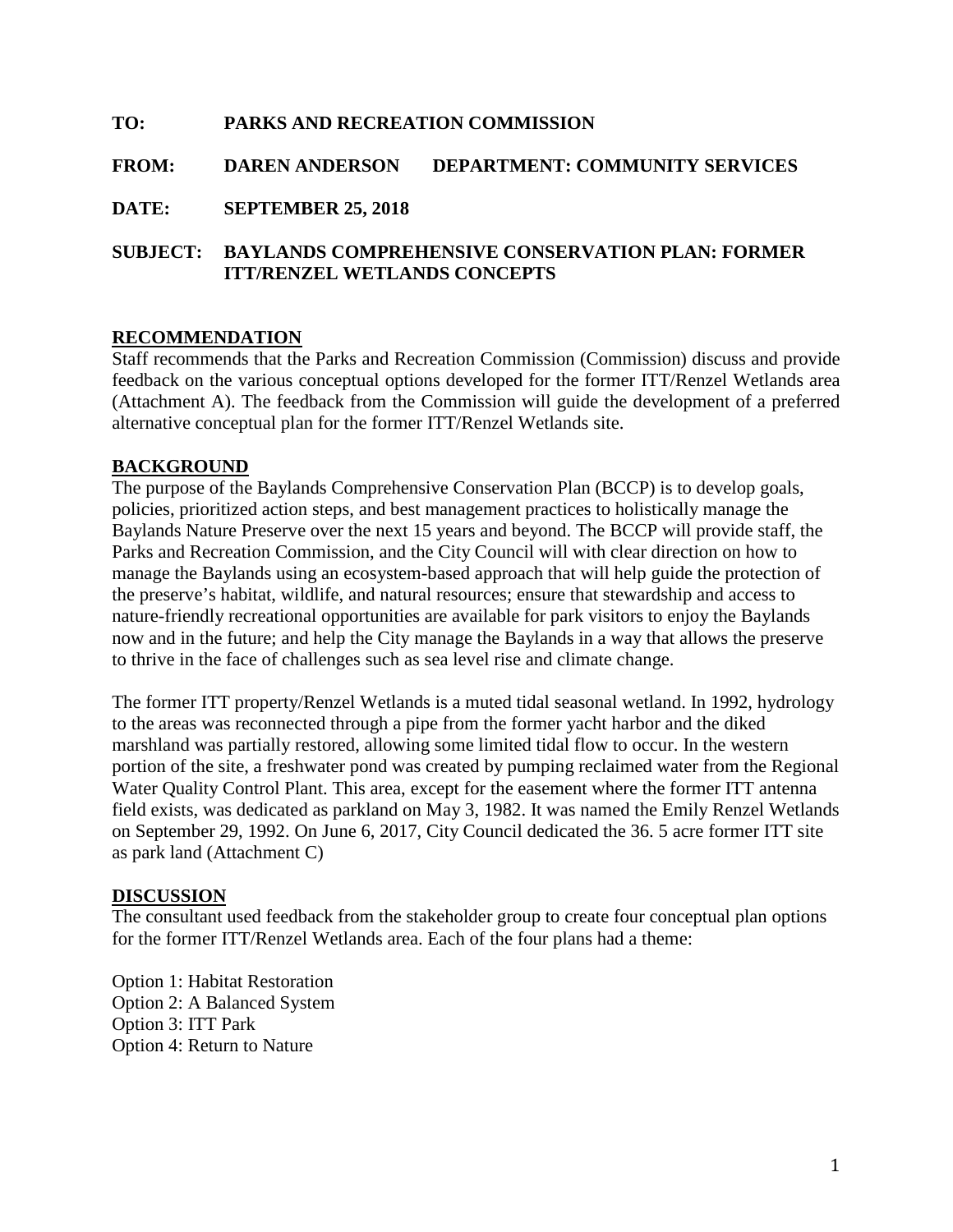The plans were sent to the stakeholder group for review. Attachment B is a summary of stakeholder feedback received to date. Although there are four options, stakeholders were told to feel free to mix and match features that they liked from any of the options.

Below is a summary of the themes that emerged from stakeholder feedback for Summary of the Concept Designs for the ITT Building Footprint and the Freshwater Pond & Marsh and Emily Renzel Wetland.

## **Support for Options 1 and 4**

The majority of stakeholders expressed support for a combination of concept designs reflected in Options 1 and 4. These include the following:

- 1. **Complete Habitat Restoration**: Many stakeholders prioritized the restoration of the freshwater pond and marsh, and the Emily Renzel wetland habitat to the full extent possible with the removal of the ITT building, antennas and other related structures and the restoration of the ITT footprint to wetland/marsh habitat. Additional considerations expressed by stakeholders for the ITT footprint included providing upland refugia for salt marsh harvest mouse within the footprint and salvaging wood materials from the ITT building during removal.
- 2. **Hydrological Connectivity**: A few stakeholders commented on the importance of hydrological connectivity from the Emily Renzel wetlands to the remnant marsh and flood basin, including adding dendritic pattern drainage features and managing tidal flow to preserve the features of the saltwater marshes for mitigation requirements. Other stakeholders supported maintaining the current footprint of the freshwater marsh and pond.
- 3. **Proposed Pedestrian Trails**: The majority of stakeholders indicated support for the proposed pedestrian trail (yellow-dotted path) along the northern perimeter of the Emily Renzel wetlands. A concern was expressed regarding the impact to a historical wildlife corridor between the wetlands and the Regional Water Quality Control Plant. Feedback received on the proposed pedestrian trails (purple-dotted path) included concerns about the potential impacts to the interior marsh and wetland habitat. Specifically, some stakeholders expressed a preference to eliminate the proposed pedestrian trail along the existing maintenance road (maintenance access only) and to change the placement of, or removal of the overlook platforms and interpretative signage within these areas to preserve the integrity of the habitat. There was one suggestion for this proposed trail to operate seasonally to reduce disturbance in the area. Overall, there was mixed opinion on whether to provide a pedestrian trail and viewing platforms (overlooks) along the perimeter of the freshwater pond and marsh.

### **Support for Retaining the ITT Building (Option 3)**

A small number of stakeholders were in favor of retaining the existing ITT building, antennas, and other related infrastructure for historic preservation and interpretive purposes. A suggestion for interpretive design of this area included opening one wall of the ITT building for interior viewing by the public, installation of sculptures with historical relevance to the area (i.e. Silicon Valley themed), and signage providing information on the historical significance of the ITT